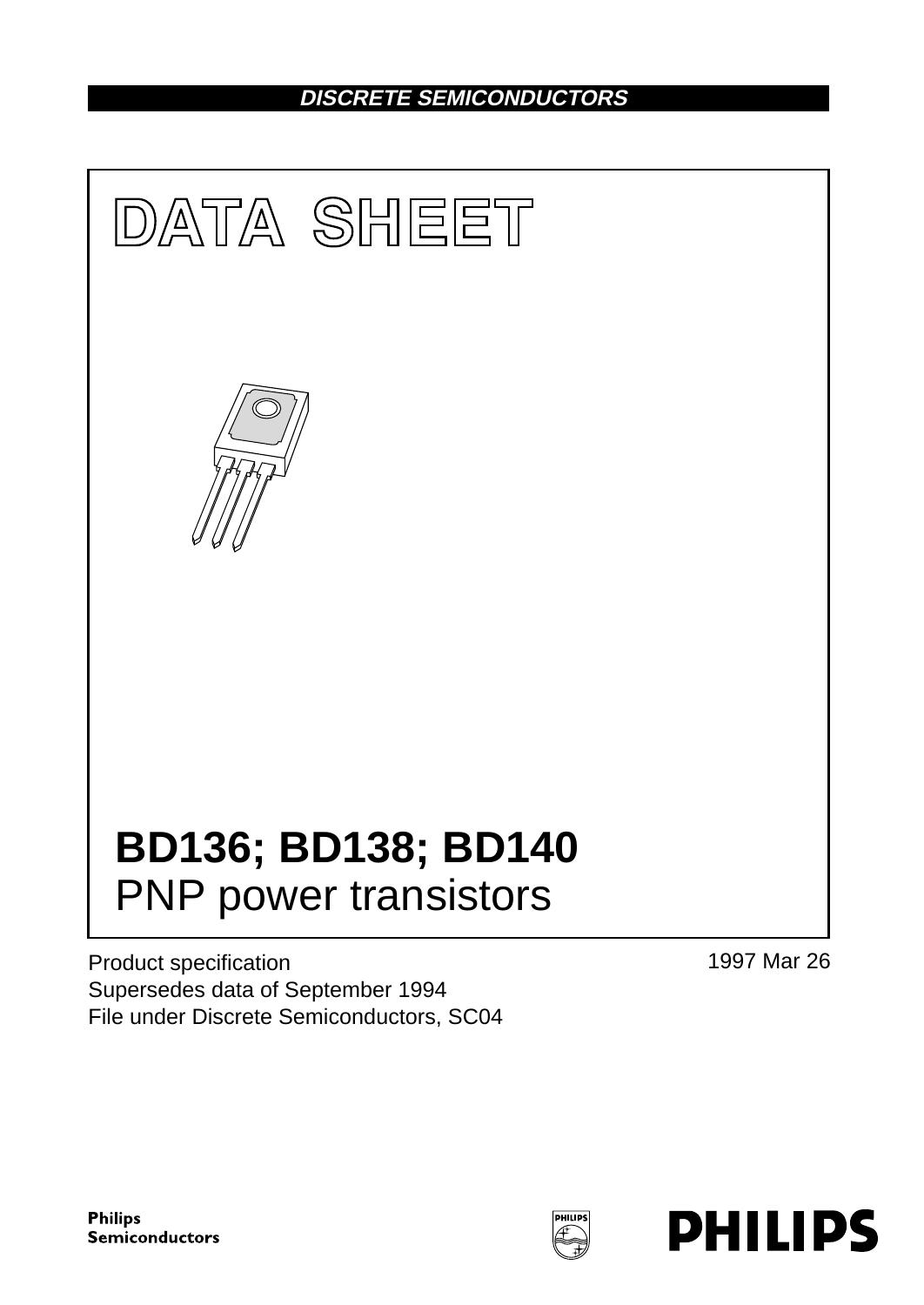## **FEATURES**

- High current (max. 1.5 A)
- Low voltage (max. 80 V).

### **APPLICATIONS**

• General purpose power applications, e.g. driver stages in hi-fi amplifiers and television circuits.

### **DESCRIPTION**

PNP power transistor in a TO-126; SOT32 plastic package. NPN complements: BD135, BD137 and BD139.

## **PINNING**

| <b>PIN</b> | <b>DESCRIPTION</b>                                        |
|------------|-----------------------------------------------------------|
|            | emitter                                                   |
|            | collector, connected to metal part of<br>mounting surface |
|            | base                                                      |



Fig.1 Simplified outline (TO-126; SOT32) and symbol.

| <b>SYMBOL</b>          | <b>PARAMETER</b>          | <b>CONDITIONS</b>                            | MIN.            | TYP.                     | MAX.   | <b>UNIT</b> |
|------------------------|---------------------------|----------------------------------------------|-----------------|--------------------------|--------|-------------|
| <b>V<sub>CBO</sub></b> | collector-base voltage    | open emitter                                 |                 |                          |        |             |
|                        | <b>BD136</b>              |                                              |                 |                          | $-45$  | V           |
|                        | <b>BD138</b>              |                                              | -               | $\overline{\phantom{m}}$ | $-60$  | ν           |
|                        | <b>BD140</b>              |                                              |                 | $\overline{\phantom{m}}$ | $-100$ | V           |
| <b>V<sub>CEO</sub></b> | collector-emitter voltage | open base                                    |                 |                          |        |             |
|                        | <b>BD136</b>              |                                              |                 |                          | $-45$  | $\vee$      |
|                        | <b>BD138</b>              |                                              |                 | $\overline{\phantom{m}}$ | $-60$  | ν           |
|                        | <b>BD140</b>              |                                              |                 |                          | $-80$  | V           |
| $I_{CM}$               | peak collector current    |                                              | $\qquad \qquad$ | $\overline{\phantom{m}}$ | $-2$   | A           |
| $P_{\text{tot}}$       | total power dissipation   | $T_{mb} \leq 70$ °C                          | -               |                          | 8      | W           |
| $h_{FE}$               | DC current gain           | $I_C = -150$ mA; $V_{CE} = -2$ V             | 40              |                          | 250    |             |
| $f_{\mathsf{T}}$       | transition frequency      | $I_C = -50$ mA; $V_{CE} = -5$ V; f = 100 MHz |                 | 160                      |        | MHz         |

## **QUICK REFERENCE DATA**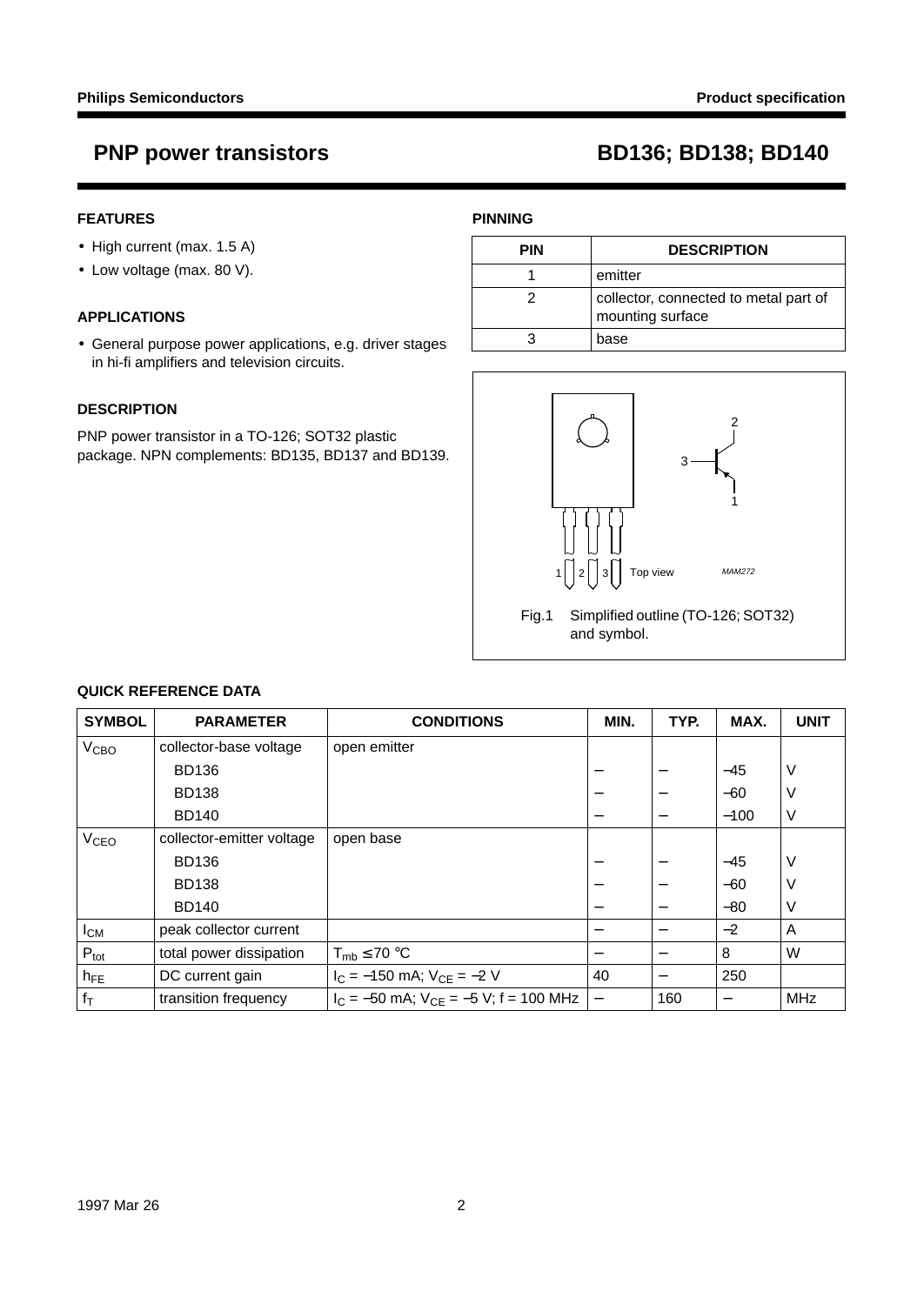## **LIMITING VALUES**

In accordance with the Absolute Maximum Rating System (IEC 134).

| <b>SYMBOL</b>           | <b>PARAMETER</b>              | <b>CONDITIONS</b>   | MIN.                             | MAX.   | <b>UNIT</b> |
|-------------------------|-------------------------------|---------------------|----------------------------------|--------|-------------|
| V <sub>CBO</sub>        | collector-base voltage        | open emitter        |                                  |        |             |
|                         | <b>BD136</b>                  |                     |                                  | $-45$  | ν           |
|                         | <b>BD138</b>                  |                     |                                  | $-60$  | ٧           |
|                         | <b>BD140</b>                  |                     | $\overbrace{\phantom{12322111}}$ | $-100$ | V           |
| <b>V<sub>CEO</sub></b>  | collector-emitter voltage     | open base           |                                  |        |             |
|                         | <b>BD136</b>                  |                     |                                  | $-45$  | V           |
|                         | <b>BD138</b>                  |                     |                                  | $-60$  | V           |
|                         | <b>BD140</b>                  |                     | —                                | $-80$  | v           |
| V <sub>EBO</sub>        | emitter-base voltage          | open collector      | —                                | $-5$   | $\vee$      |
| $I_{\rm C}$             | collector current (DC)        |                     | —                                | $-1.5$ | A           |
| $I_{CM}$                | peak collector current        |                     | —                                | $-2$   | A           |
| <b>I</b> BM             | peak base current             |                     | —                                | $-1$   | A           |
| $P_{\text{tot}}$        | total power dissipation       | $T_{mb} \leq 70$ °C |                                  | 8      | W           |
| $T_{\text{stg}}$        | storage temperature           |                     | $-65$                            | $+150$ | $^{\circ}C$ |
| $\mathsf{T}_\mathsf{i}$ | junction temperature          |                     |                                  | 150    | $^{\circ}C$ |
| $T_{amb}$               | operating ambient temperature |                     | $-65$                            | $+150$ | $^{\circ}C$ |

## **THERMAL CHARACTERISTICS**

| <b>SYMBOL</b>  | <b>PARAMETER</b>                                  | <b>CONDITIONS</b> | <b>VALUE</b> | <b>UNIT</b> |
|----------------|---------------------------------------------------|-------------------|--------------|-------------|
| $R_{th\,j-a}$  | thermal resistance from junction to ambient       | note 1            | 100          | K/W         |
| $R_{th\ j-mb}$ | thermal resistance from junction to mounting base |                   | 10           | K/W         |

**Note**

1. Refer to TO-126 (SOT32) standard mounting conditions.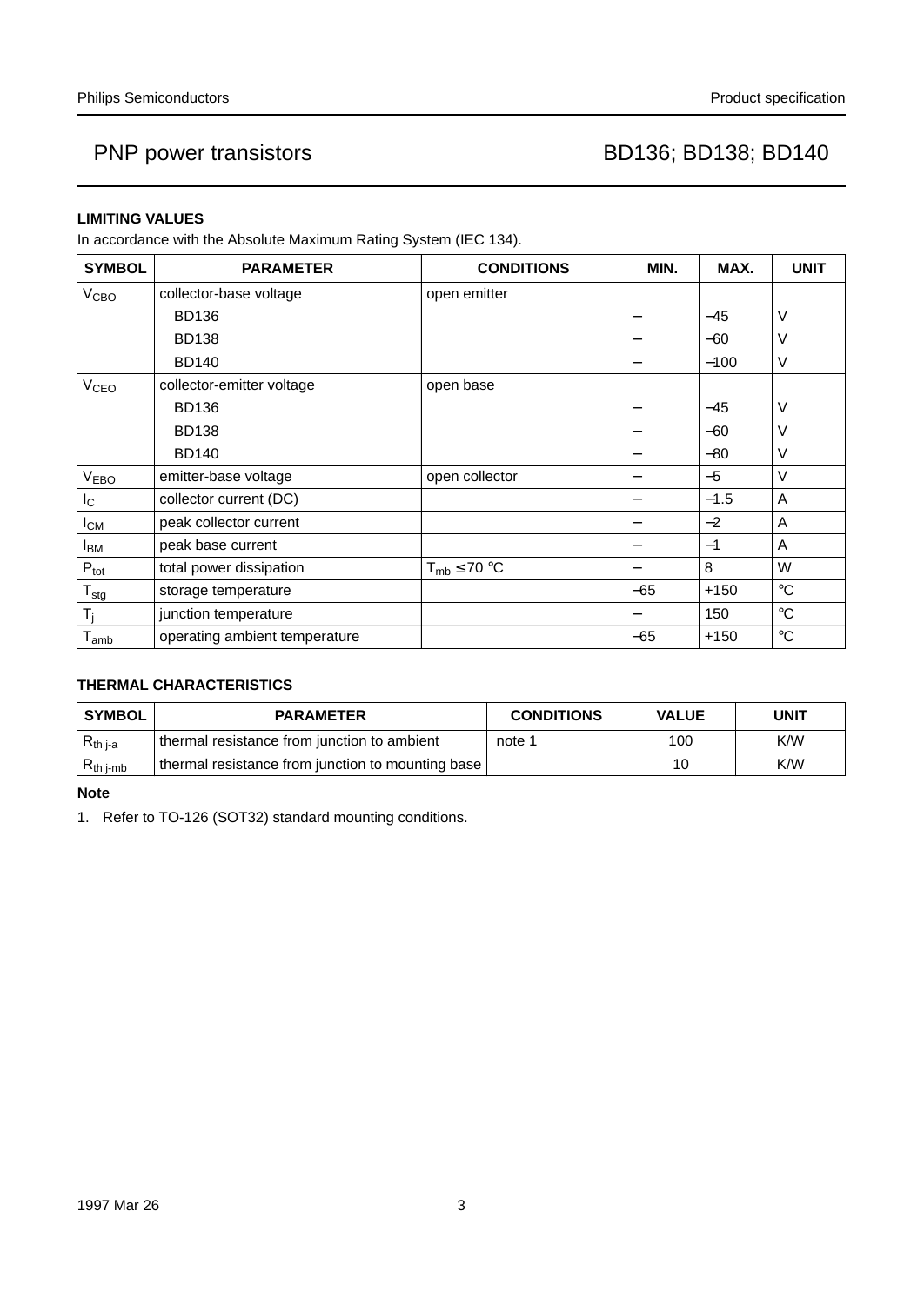## **CHARACTERISTICS**

 $T_i = 25$  °C unless otherwise specified.

| <b>SYMBOL</b>          | <b>PARAMETER</b>                                    | <b>CONDITIONS</b>                                     | MIN.                     | TYP.                     | MAX.   | <b>UNIT</b> |
|------------------------|-----------------------------------------------------|-------------------------------------------------------|--------------------------|--------------------------|--------|-------------|
| I <sub>CBO</sub>       | collector cut-off current                           | $I_F = 0$ ; $V_{CB} = -30$ V                          |                          |                          | $-100$ | nA          |
|                        |                                                     | $I_E = 0$ ; $V_{CB} = -30$ V; T <sub>i</sub> = 125 °C | $\overline{\phantom{m}}$ |                          | $-10$  | μA          |
| <b>IEBO</b>            | emitter cut-off current                             | $I_C = 0$ ; $V_{EB} = -5$ V                           | $\overline{\phantom{0}}$ | $\overline{\phantom{m}}$ | $-100$ | nA          |
| $h_{FE}$               | DC current gain                                     | $V_{CE} = -2 V$ ; see Fig.2                           |                          |                          |        |             |
|                        |                                                     | $I_C = -5$ mA                                         | 40                       |                          |        |             |
|                        |                                                     | $I_C = -150$ mA                                       | 40                       |                          | 250    |             |
|                        |                                                     | $I_C = -500$ mA                                       | 25                       |                          |        |             |
| $h_{FE}$               | DC current gain                                     | $I_C = -150$ mA; $V_{CF} = -2$ V; see Fig.2           |                          |                          |        |             |
|                        | BD136-10; BD138-10; BD140-10                        |                                                       | 63                       |                          | 160    |             |
|                        | BD136-16; BD138-16; BD140-16                        |                                                       | 100                      |                          | 250    |             |
| $V_{CEsat}$            | collector-emitter saturation voltage                | $I_C = -500$ mA; $I_B = -50$ mA                       |                          |                          | $-0.5$ | V           |
| $V_{BE}$               | base-emitter voltage                                | $I_C = -500$ mA; $V_{CE} = -2$ V                      |                          |                          | $-1$   | V           |
| $f_{\text{T}}$         | transition frequency                                | $I_C = -50$ mA; $V_{CE} = -5$ V; f = 100 MHz          | $\qquad \qquad -$        | 160                      |        | <b>MHz</b>  |
| $h_{FE1}$<br>$h_{FE2}$ | DC current gain ratio of the<br>complementary pairs | $ I_C $ = 150 mA; $ V_{CF} $ = 2 V                    | $\overline{\phantom{0}}$ | 1.3                      | 1.6    |             |

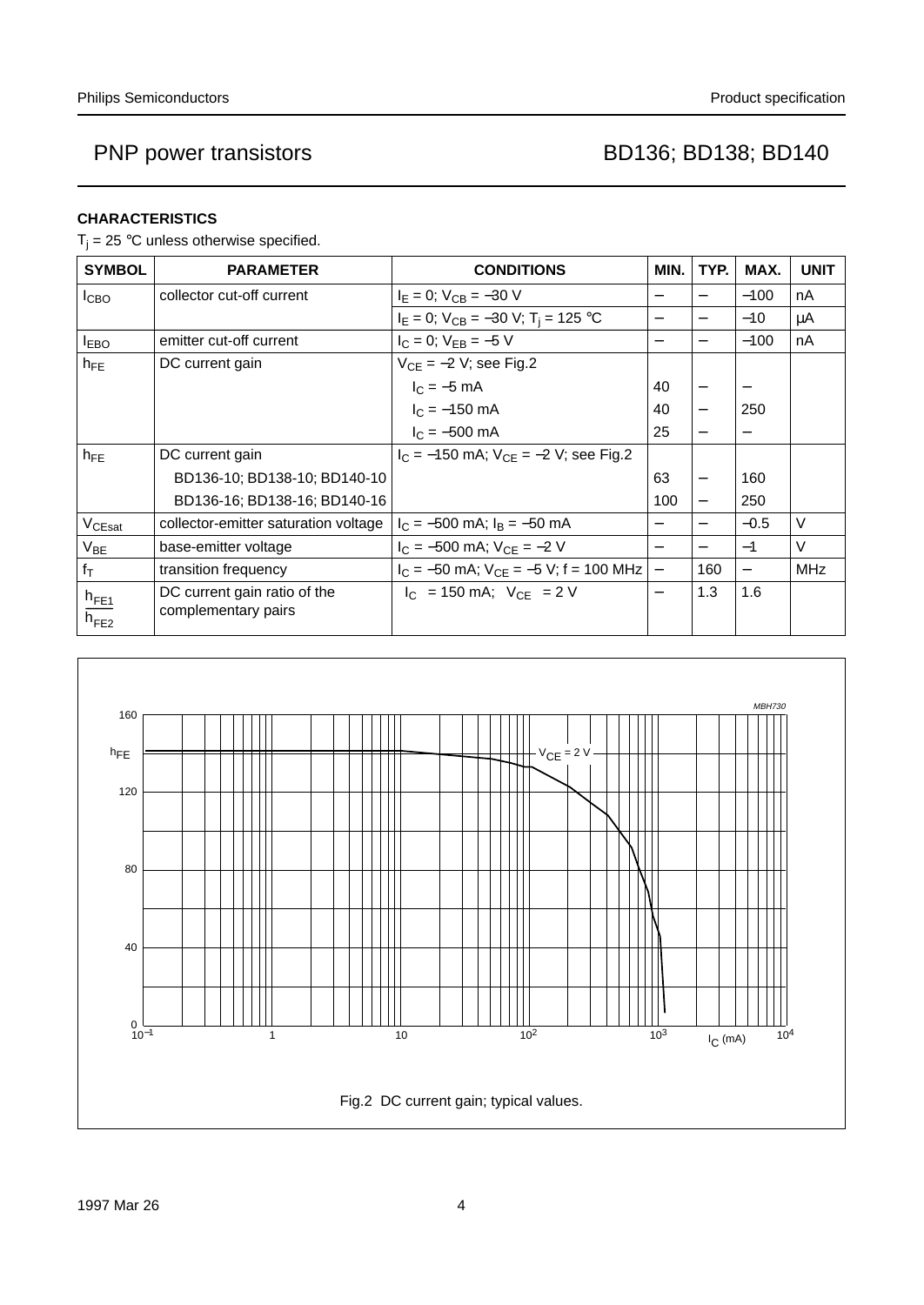### **PACKAGE OUTLINE**

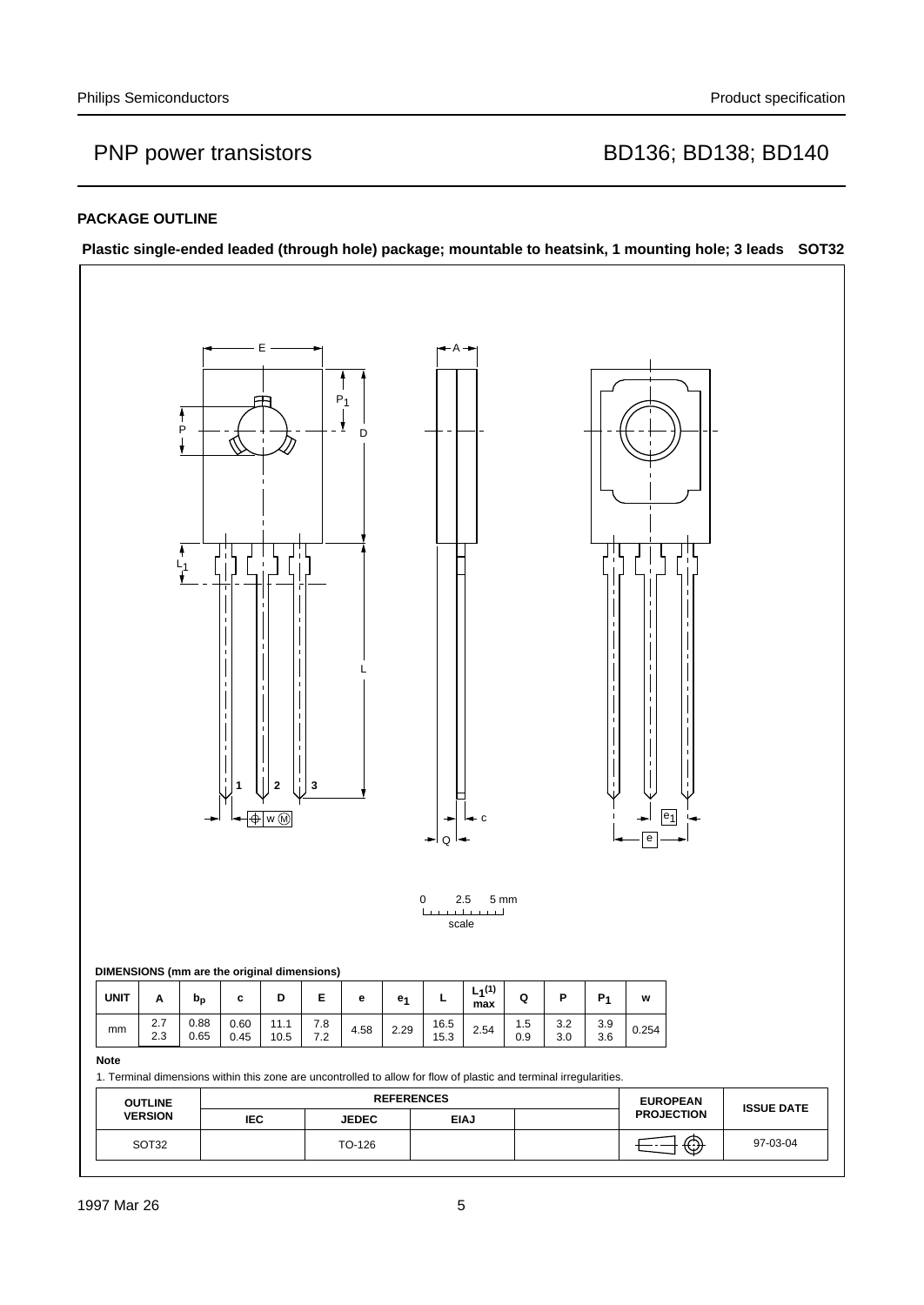### **DEFINITIONS**

| <b>Data Sheet Status</b>                                                                                                                                                                                                                                                                                                                                                                                                                                           |                                                                                       |  |  |  |
|--------------------------------------------------------------------------------------------------------------------------------------------------------------------------------------------------------------------------------------------------------------------------------------------------------------------------------------------------------------------------------------------------------------------------------------------------------------------|---------------------------------------------------------------------------------------|--|--|--|
| Objective specification                                                                                                                                                                                                                                                                                                                                                                                                                                            | This data sheet contains target or goal specifications for product development.       |  |  |  |
| Preliminary specification                                                                                                                                                                                                                                                                                                                                                                                                                                          | This data sheet contains preliminary data; supplementary data may be published later. |  |  |  |
| Product specification                                                                                                                                                                                                                                                                                                                                                                                                                                              | This data sheet contains final product specifications.                                |  |  |  |
| <b>Limiting values</b>                                                                                                                                                                                                                                                                                                                                                                                                                                             |                                                                                       |  |  |  |
| Limiting values given are in accordance with the Absolute Maximum Rating System (IEC 134). Stress above one or<br>more of the limiting values may cause permanent damage to the device. These are stress ratings only and operation<br>of the device at these or at any other conditions above those given in the Characteristics sections of the specification<br>is not implied. Exposure to limiting values for extended periods may affect device reliability. |                                                                                       |  |  |  |
| <b>Application information</b>                                                                                                                                                                                                                                                                                                                                                                                                                                     |                                                                                       |  |  |  |

Where application information is given, it is advisory and does not form part of the specification.

### **LIFE SUPPORT APPLICATIONS**

These products are not designed for use in life support appliances, devices, or systems where malfunction of these products can reasonably be expected to result in personal injury. Philips customers using or selling these products for use in such applications do so at their own risk and agree to fully indemnify Philips for any damages resulting from such improper use or sale.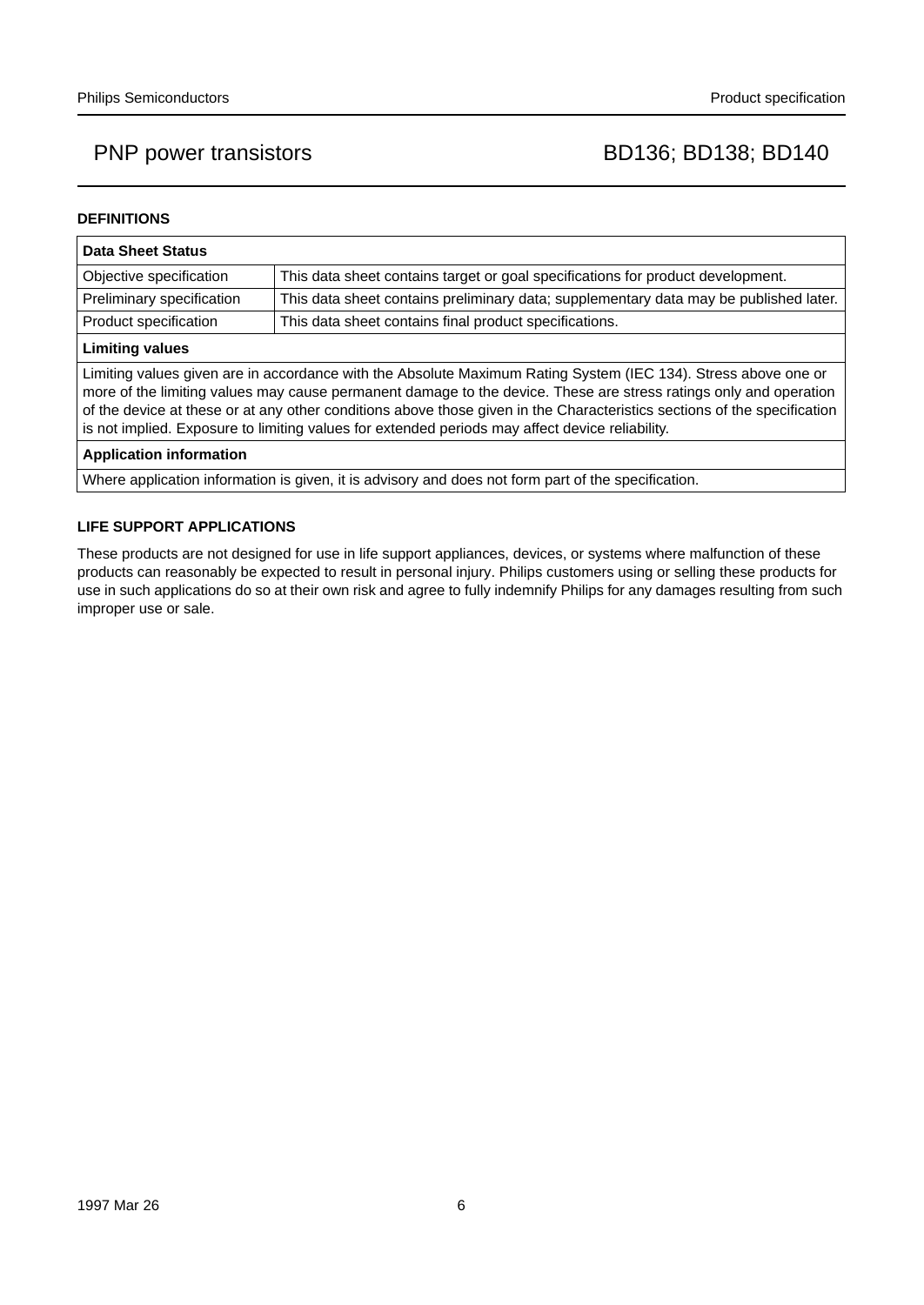**NOTES**